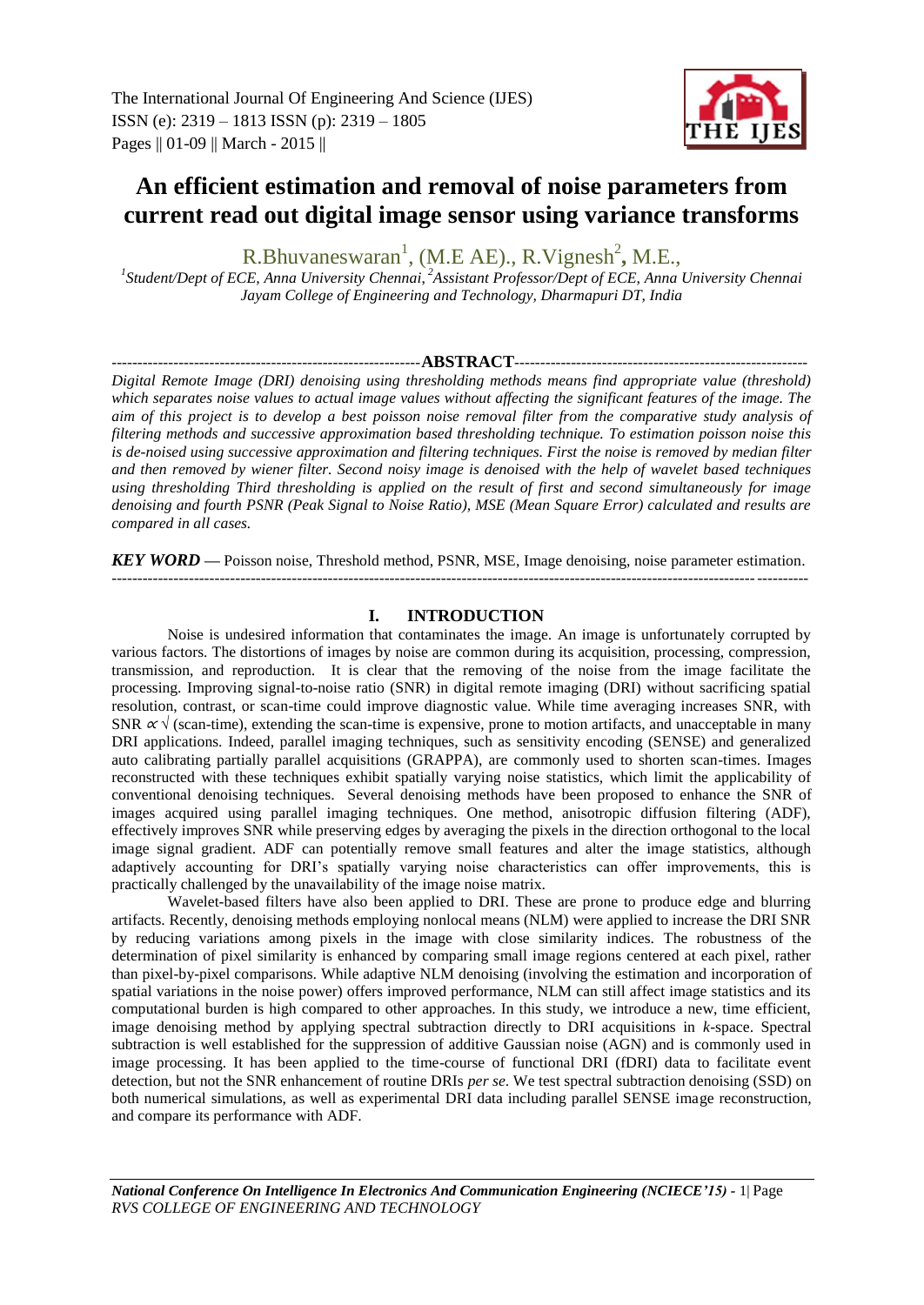#### **II. PREVIOUS METHOD**

Propose a method for estimating unknown noise parameters from Poisson corrupted images using properties of variance stabilization. Estimation technique yields noise parameters that are comparable in accuracy to the state-of-art methods.

#### **III. PROPOSED METHOD**

To estimation poisson noise this is de-noised using successive approximation and filtering techniques. First the noise is removed by median filter; and then removed by wiener filter. Second noisy image is denoised with the help of wavelet based techniques using thresholding. Third thresholding is applied on the result of first and second simultaneously for image denoising and fourth PSNR (Peak Signal To Noise Ratio), MSE (Mean Square Error) calculated and results are compared in all cases.

# **IV. NOISE ESTIMATION**

Different methods have been proposed to estimate the noise variance from the DRI magnitude data. They either use the background part of the image or some image statistics to find the noise variance. These methods are explained here briefly.

#### *A.Estimating the noise variance from the background*

The second moment of the Rayleigh distribution (the signal distribution of the background). Also the noise can be estimated from the first moment of the Rayleigh distribution. This can be seen in equation.

$$
\sigma = \sqrt{\frac{2}{\pi}} \frac{1}{N} \sum_{i=1}^{N} M_i
$$

However, estimating the noise variance based on background areas has some drawbacks. In these methods, the main assumption is that the signal in the background area is always zero and the background area is not selected automatically. These factors affect the result and make it inaccurate.

#### *B.Estimating the noise variance based on local statistics*

The first approach for estimating the noise based on local statistics is using the second order moment of the whole image (not only the background). It is proved that for a normal image the shape of the second-order moment distribution is not changed when it gets noisy by Rician noise. In DRI images the second order moment distribution has an unique property which is a maximum in the origin. This maximum appears in the image due to the presence of background in the image. Again, when the image is noisy a shift in the maximum can be seen. This principle is illustrated in figure 1.



Fig 1.a: Normal image and b: DRI image.

Therefore, the position of the maximum can be used to estimate the noise variance. Equation 2.13 shows this relationship.

$$
\sigma^2 = \frac{1}{2} mode (\mu_{2ij})
$$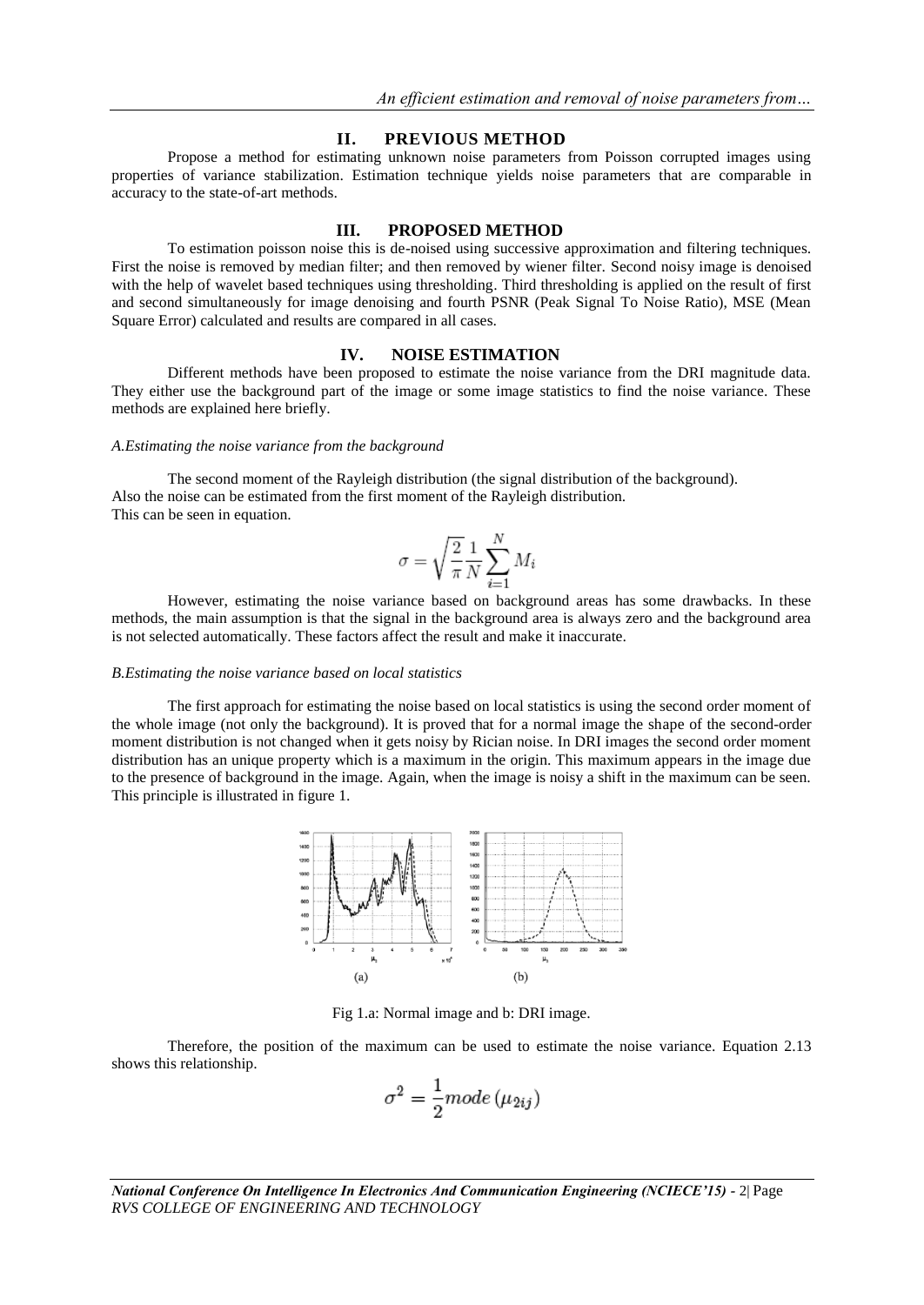The same reasoning can also be applied for the local mean distribution of the DRI image. Again, due to the background area a maximum can be seen in origin. This maximum will be shifted when the image is noisy. Therefore, the variance can be estimated by finding the maximum of the local mean.



Fig: 2 Functional block diagram of the system

Poisson noise, is a basic form of uncertainty associated with the measurement of light, inherent to the quantized nature of light and the independence of photon detections. Its expected magnitude is signal dependent and constitutes the dominant source of image noise except in low-light conditions.

# **VI. FILTERING TECHNIQUES**

## *A. Median filtering*

Median filtering is a nonlinear method used to remove noise from images.It is widely used as it is very effective at removing noise while preserving edges. The median filter works by moving through the image pixel by pixel, replacing each value with the median value of neighboring pixels.Median filtering is one kind of smoothing technique and effective at removing noise in smooth patches or smooth regions of a image.It is particularly effective for filtering of impulsive noise Median filter is a spatial filtering operation, so it uses a 2-D mask that is applied to each pixel in the input image. The median is calculated by first sorting all the pixel values from the surrounding neighborhood into numerical order and then replacing the pixel being considered with the middle pixel value.



Fig: 3 Median filteringimage

### *B. Wiener filtering*

n(m)., and model as:

The Wiener filter is a filter used to produce an estimate of a desired image by linear time-invariant filtering an observed noisy image. The Wiener filter minimizes the mean square error between the estimated random process and the desired process.Wiener filtering is a general way of finding the best reconstruction of a noisy image. The "universal" Wiener filter is to multiply components by S2/(S2+N2), which is smooth tapering of noisy components towards zero.

Wiener Filter for Additive Noise Reduction Consider a signal x(m) observed in a broadband additive noise

$$
y(m) = x(m) + n(m)
$$

*National Conference On Intelligence In Electronics And Communication Engineering (NCIECE'15) -* 3| Page *RVS COLLEGE OF ENGINEERING AND TECHNOLOGY*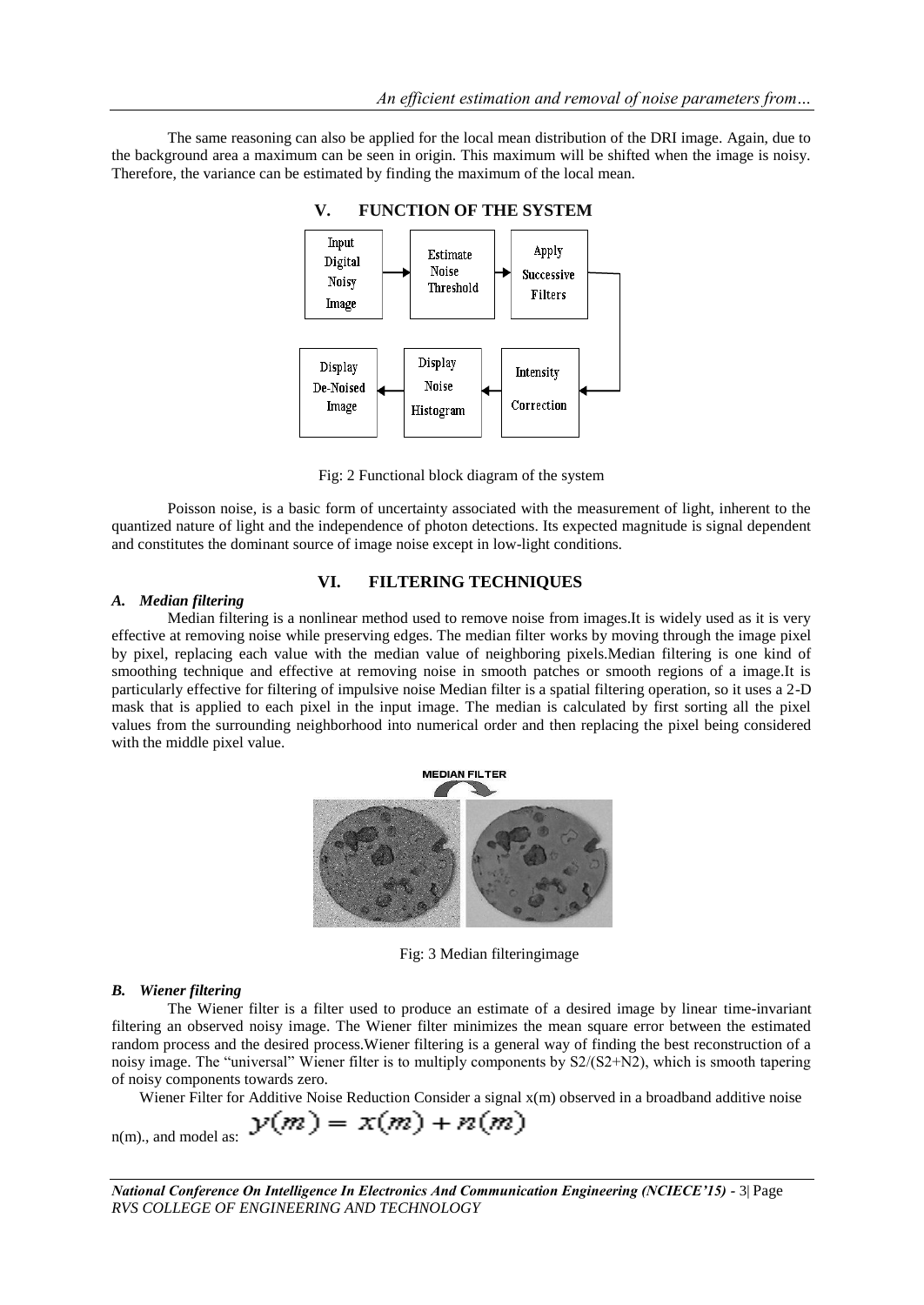Assuming that the signal and the noise are uncorrelated, it follows that the autocorrelation matrix of the noisy signal is the sum of the autocorrelation matrix of the signal  $x(m)$  and the noise  $n(m)$ :

$$
R_{yy} = R_{xx} + R_{yy}
$$

where  $R_{yy}$ ,  $R_{xx}$  and  $R_{nn}$  are the autocorrelation matrices of the noisy signal, the noise-free signal and the noise respectively, and  $r_{xy}$  is the cross-correlation vector of the noisy signal and the noise-free signal. Wiener filter algorithm is



Fig: 4 Wiener filtering image

#### *C. Average filtering*

Average filter is windowed filter of linear class, that smoothes signal (image). An average filter smoothes data by replacing each data point with the average of the neighboring data points defined within the span. This process is equivalent to low-pass filtering with the response of the smoothing



Fig: 5 Average filtering image

#### **VII. DENOISING METHODS**

Different denoising methods have been used to improve the quality and increasing the SNR of DRI images. The SNR of an MR image can be represented by the equation.

#### **SNR = C.f (Ob).g (Im)**

Where C is a constant depending on the physical properties of the system like magnetic flux, f (Ob) is related on the dimensions of the target, and g (Im) is based on selected imaging factors. The last function can be measured knowing readout frequency  $\omega_0$ , voxel dimension Vh and the imaging time T (g (Im) =  $\omega$ OVh $\sqrt{T}$ ). It is obvious that having better resolution leads to less SNR. Therefore, applying a proper denoising technique provides the opportunity of accessing to an image with acceptable quality along with higher SNR.

There are two general categories for the denoising methods: acquisition-based and post acquisition filtering methods. The former methods involve increasing the scan times, performing several similar measurements and averaging them, increasing the voxel dimension or using more advanced hardware. However, using this type of noise reduction methods increases both the acquisition time and the expenses. Therefore, the second group can be considered as an efficient and affordable technique for DRI image denoising. One important difference in post acquisition-based denoising methods is the data they are applied to (raw, magnitude, squared magnitude). Some common methods of DRI denoising are described here.

*National Conference On Intelligence In Electronics And Communication Engineering (NCIECE'15) -* 4| Page *RVS COLLEGE OF ENGINEERING AND TECHNOLOGY*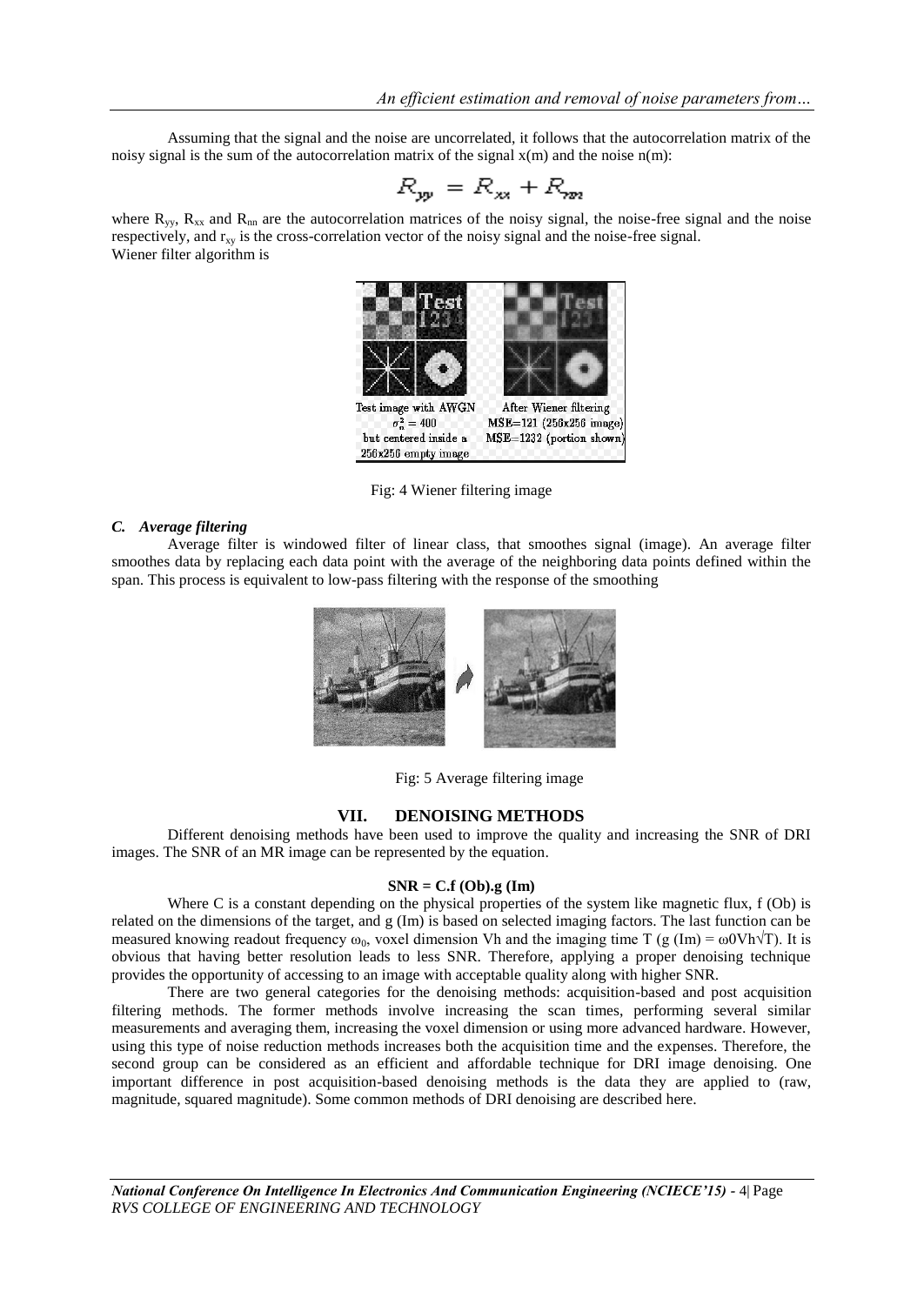#### *A. Gaussian filtering*

This is one of the most basic methods for denoising DRI images. However, it removes sharp edges and fine details as it is a smoothing filter.

#### *B. Bilateral filtering*

This method can be described as weighted averaging method. Two weight factors are used in this method. One of them is based on the spatial distance difference while the other is based on the intensity difference.

The bilateral filtering performs better than linear filtering methods in case of smoothing and keeping the edges. However, it still removes some details.

#### *C. Anisotropic Diffusion Filtering*

This method is based on Linear Minimum Mean Square Error (LMMSE) estimator that is combined with a Partial Differential Equation (PDE).

$$
K(x) = 1 - \frac{4\sigma^2 \left(\left\langle M(x)^2 \right\rangle - 2\sigma\right)}{\left\langle M(x)^4 \right\rangle - \left\langle M(x)^2 \right\rangle^2}
$$

Although this filter preserve edges by averaging orthogonal to the local gradient, but it still removes detailed information. It also modifies the image statistics because of its edge improving characteristic.

#### *D. Wavelet denoising*

The wavelet transform function is used to analyze a signal in its different scales i.e. detailed and approximation structures. In contrast to the Fourier transform that is used to present the spectral content of a signal, wavelet transform can be used to evaluate the local properties of a signal. Furthermore, the wavelet transform can be used to detect edges. To perform a wavelet transform, a specific wavelet is selected. The wavelet is brought to a specific scale and also shifted. Then the correlation of the analyzed signal and the wavelet is explored. The result determines the properties of the signal in that scale. The whole process can also be defined as a digital filter bank consisting low and high pass filters. These filters are applied on the low pass results until the desired level. The output of the final low pass filter presents the approximation of the analyzed signal while the output of the high pass filter can be considered as the detailed part (the high frequency part) of the signal. The wavelets are generated by dilation and translation of a general wavelet function called mother wavelet  $\varphi$  (x).

The simplest form of the wavelet transform is the continuous wavelet transform. However, this method is redundant and shift invariant. They are used often for signal characterization. Therefore, the other class of wavelet transforms i.e. discrete wavelet transform (DWT) is introduced. This class of waveforms can be considered as simple sampling of the Continuous one. A common DWT wavelet coefficient and approximation coefficient basis can be represented.

The DWT method is not shift invariant. Therefore, it is not suitable for some applications such as pattern identification and makes some problems for denoising due to not enough redundancy. Therefore, Nondecimated Discrete Wavelet Transform (nDWT) can be used to fulfill the requirements for denoising and pattern recognition. In nDWT, the number of wavelet coefficients is not decreased in each scale. They are achieved by sampling the CWT at all integer locations at each translation.

The basis here are not anymore linearly independent and they form a frame. This method is more redundant and also shifts invariant. Therefore it could be a good option for image denoising.

Different method has been used to denoise an image in wavelet domain. They either based on estimation techniques or thresholding. In the thresholding method, the coefficients that are less than a given threshold are eliminated. There are two general types of thresholding techniques: Soft and Hard Thresholding.

On the other hand, the soft thresholding approach in which the data shrinks in each try and is a better option for discontinuities can be defined as equation.

$$
\eta_S(\omega, t) = \begin{cases} w - t & \omega \ge t \\ 0 & |\omega| < t \\ \omega + t & \omega \le -t \end{cases}
$$

The main task in this part is to find an optimal threshold. Different methods have been used. In the next section one of the methods that is used to find an optimal thresholding and is a basis for the purpose of this project is introduced.

*National Conference On Intelligence In Electronics And Communication Engineering (NCIECE'15) -* 5| Page *RVS COLLEGE OF ENGINEERING AND TECHNOLOGY*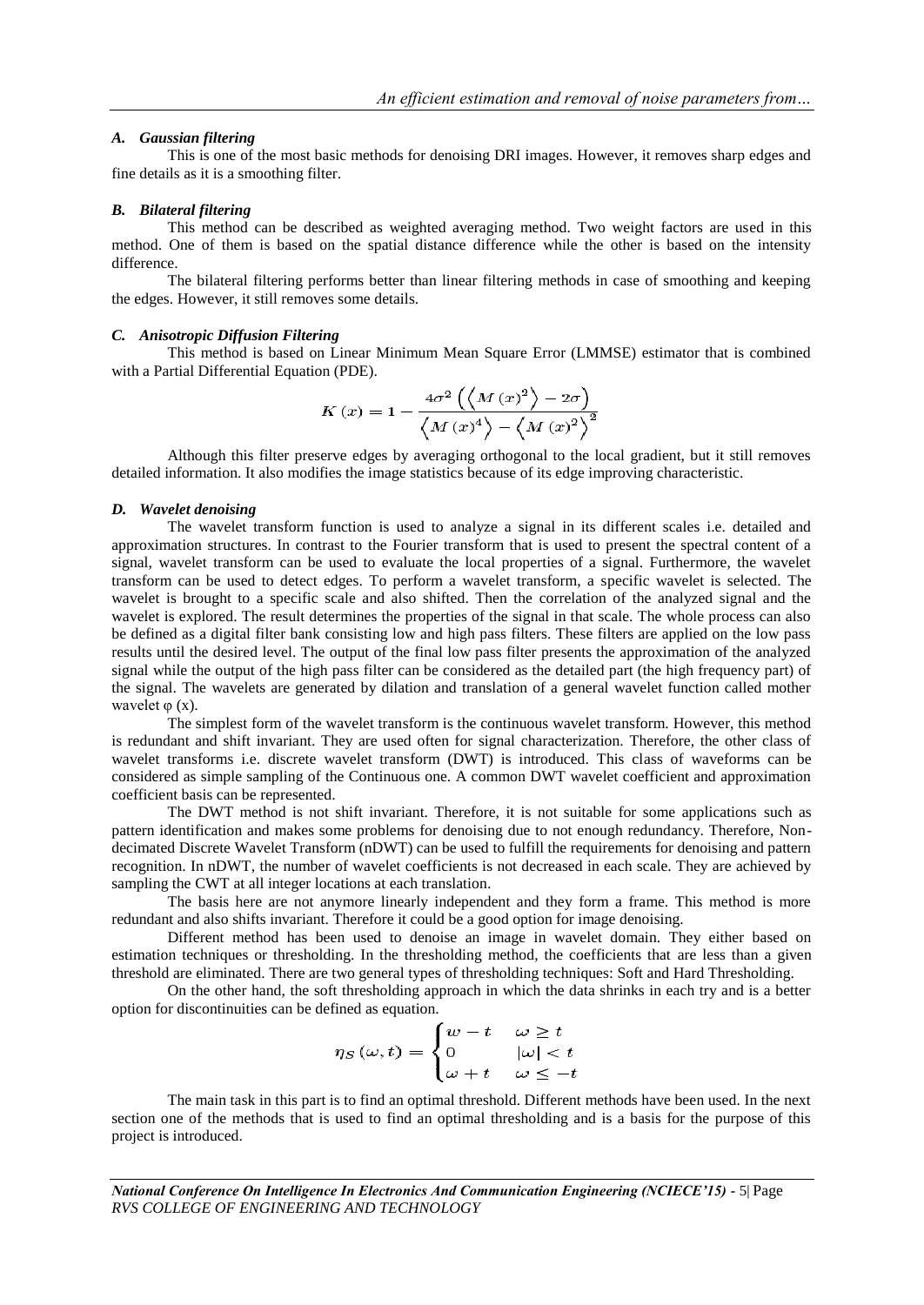#### *Noise Invalidation denoising*

Noise invalidation Denoising can be considered as a method which works in the wavelet domain. As it was mentioned before, several methods are available for noise filtering in wavelet domain. They are designed to estimate a threshold value and then use a thersholding method to remove the noise coefficients from an image. However the main logic of these methods is based on some characteristics of the noise free signal and they are often application based. On the contrary, NIDe approach for denoising relies on the noise properties. It defines a confidence noise area and considers the data outside of this area as a noise free signal. It should be noted that the original NIDe method performs on signals contaminated with additive Gaussian noise. The basic principles of this method can be described as following.

A signature function can be defined for any variables v and z as  $g(z; v)$  with finite mean GE (z) and variance Gvar (z) over the random noise vector V. Therefore, the signature for N samples of the random noise and its mean and variance can be defined as equations respectively.

$$
g(z, v^N) = \frac{1}{N} \sum_{i=1}^{N} g(z, v_i)
$$

$$
E(g(z, v^N)) = G_E(z)
$$

$$
var(g(z, v^N)) = \frac{1}{N} G_{var}(z)
$$

The noise signature function that is used for this method is based on Absolute Noise Sorting (ANS). The mean and variance of this signature can be formulated as following equations

$$
L_N(z) = F(z) - \lambda \sqrt{\frac{1}{N} F(z) (1 - F(z))}
$$
  

$$
U_N(z) = F(z) - \lambda \sqrt{\frac{1}{N} F(z) (1 - F(z))}
$$

According to the equations, the boundaries are functions of mean and standard deviation of the sorted noise only data. \_is the controlling factor to increase the probability and at the same time to prevent having very loose boundaries.



Fig 6: Effect of sorting the absolute values

Considering a noisy signal with coefficients as the noiseless data, the mean and variance of samples of a random process noisy data can be represented.

The expected value of the signature function of noisy data.As the noise only data that was described before, sorting the noisy data leads to a dense area of data. Comparing this area with the noise only confidence area will determine a point at which the noisy data leave the noise confidence area.

*National Conference On Intelligence In Electronics And Communication Engineering (NCIECE'15) -* 6| Page *RVS COLLEGE OF ENGINEERING AND TECHNOLOGY*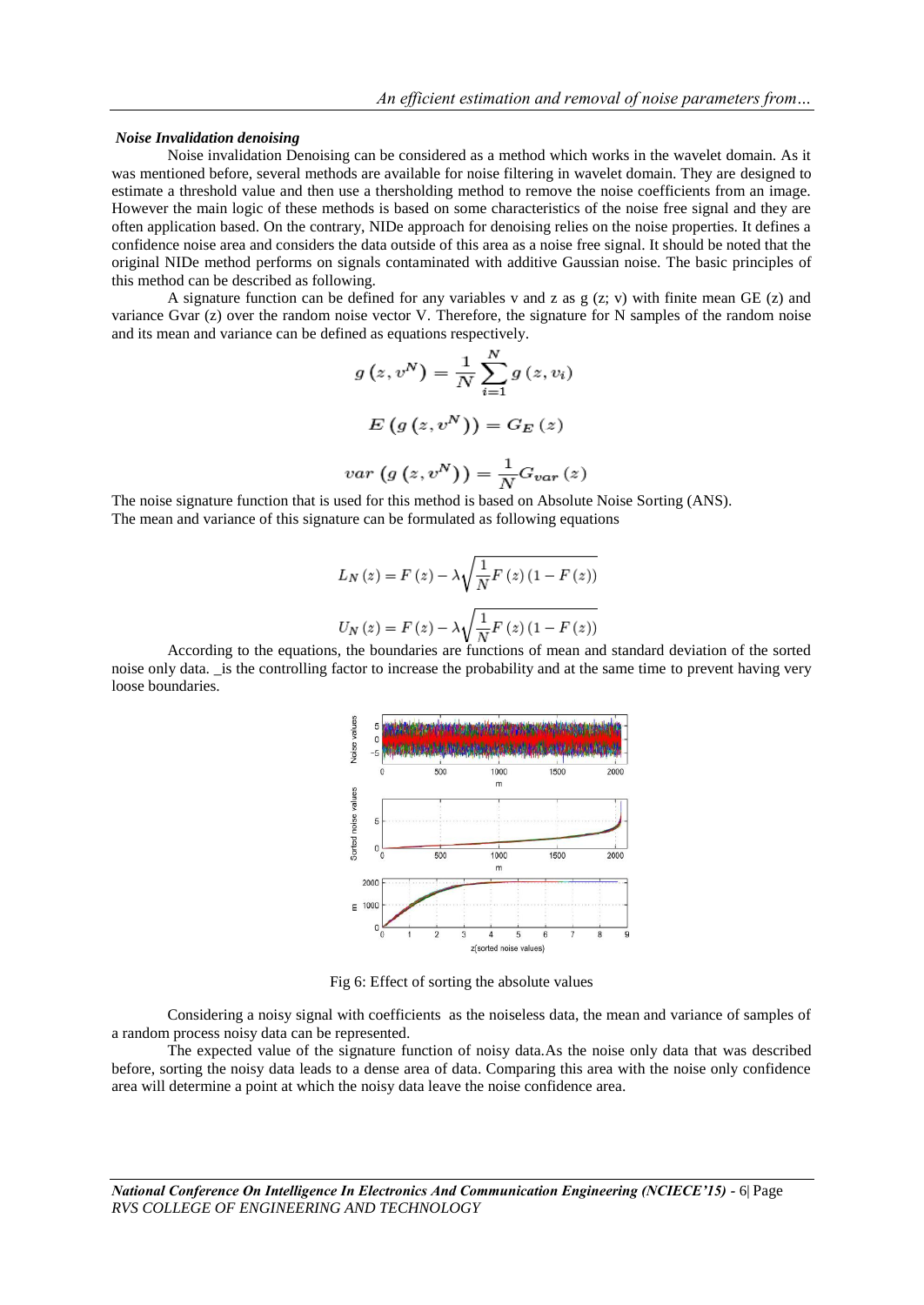

Fig 7: Solid line is the noisy data and dashed lines represent the noise only boundaries

#### *E. Non Local Mean (NLM) filters*

The NLM filters are a weighted averaging filter based on the intensity similarity of the pixels. The factor that can discriminate between these two methods or other similar methods is the comparing region. In contrast to bilateral filtering those find the similarity of a pixel with its neighborhood.For a NLM filter on a noisy image Y, the output can be described as equation.

$$
VLM(Y(p)) = \sum_{\forall q \in N_p} w(p,q) Y(q)
$$

Here, the weights are calculated according to the similarity of the squared window neighborhoods of two pixels p and q with Radius of Rsim. The weights w (p; q) can be driven based on the equations.

As it was mentioned before, the noise bias in the magnitude image is hard to remove. But it can be removed easily from the squared magnitude image. Based on this assumption, a version of NLM filtering called Unbiased Non Local Mean filtering (UNLM) is developed. It is described based on the equation.

$$
UNLM(Y) = \sqrt{NLM(Y)^2 - 2\sigma^2}
$$

## **VIII. EXPERIMENTAL RESULTS**

MATLAB is a software tool and programming environment that has become commonplace among scientists and engineers. For the engineering professional it is a useful programming language for scientific computing, data processing, and visualization of results. Many useful mathematical functions and graphical features are integrated with the language. MATLAB is a powerful language for many applications as it has high-level functionality for science and engineering applications coupled with the flexibility of a general-purpose programming environment. Throughout this course, we primarily use MATLAB for simulating dynamic systems and the analysis and visualization of experimental data. This chapter does not provide a complete description of MATLAB programming, but rather an introduction to the basic capability and the basic syntax. As the title says, this chapter is a primer, not complete product documentation. In this chapter we provide some simple examples to get the student started and familiar with programming in the environment. There is extensive documentation on the Math works web site as well as the help feature built into the MATLAB environment. All the commands presented in this chapter have detailed explanations of the functionality via the built in help. This chapter is also not a general introduction to programming. Most of the functionality will be presented through very simple (trivial) examples, just to present the basic syntax and capability. More complete and complicated programs are included at the end of the chapter. If you are an experienced programmer, you should pay particular attention to the sections on array operations and mathematics as this feature is one of the biggest differences with traditional programming languages.

We emphasize that this chapter is only an introduction to the basic functionality of MATLAB. There is much more to learn than contained here. Also, you should not feel frustrated if you do not understand everything the first time you read this. Programming requires time to learn and much practice. We will be using MATLAB throughout this course so you will get plenty of time to practice; this is only the start. To get the most out of this chapter you should read the notes with MATLAB open and type each command and write each program as you read this primer. Make some variations so that you understand each command and program. There are problems in the chapter meant to give you practice programming in MATLAB. Depending on your past programming experience these activities may vary in difficulty, it will likely be very challenging for someone who has never programmed in the past. Do not worry about the "deliverables" with each problem. The main objective of the problems is to provide some example applications to give you practice and a chance to explore.

*National Conference On Intelligence In Electronics And Communication Engineering (NCIECE'15) -* 7| Page *RVS COLLEGE OF ENGINEERING AND TECHNOLOGY*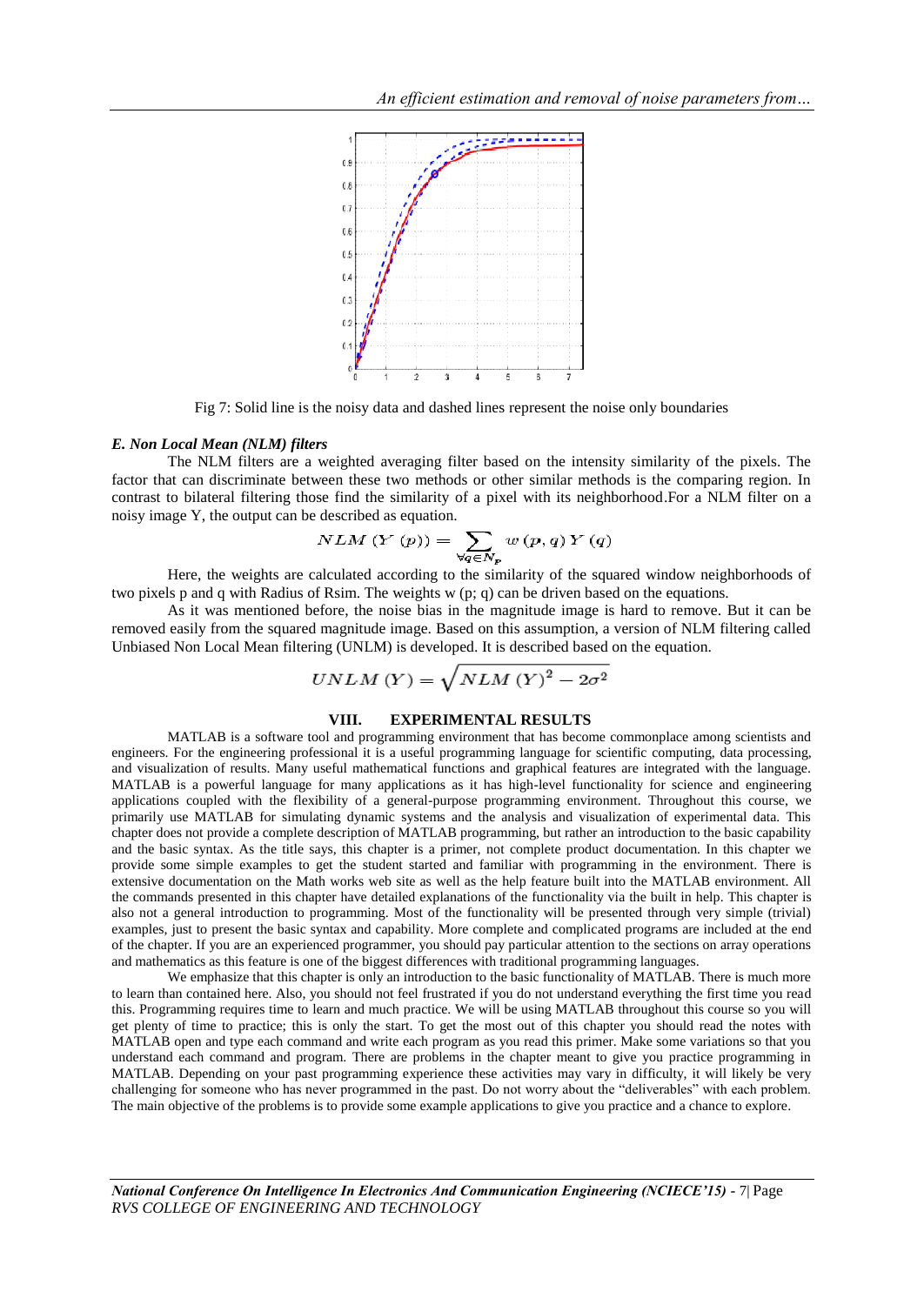| <b>ISO</b> | Channel      | Talbot[9]       | Foi <sup>[13]</sup> SNR | Proposed Bartlett | Proposed        |
|------------|--------------|-----------------|-------------------------|-------------------|-----------------|
|            |              | <b>SNR/SSIM</b> |                         | <b>SNR/SSIM</b>   | Haar-Fisz       |
|            |              |                 |                         |                   | <b>SNR/SSIM</b> |
| 400        | R            | 8.1678          | 17.4215                 | 14.8247           | 12.5143         |
|            | <b>GA</b>    | 7.1002          | 21.0457                 | 19.3457           | 20.3457         |
|            | <b>GA</b>    | 6.8146          | 14.2142                 | 12.3476           | 12.2145         |
|            | B            | 13.3472         | 29.1245                 | 17.3247           | 16.0754         |
| 800        | R            | 10.4371         | 20.0245                 | 14.3548           | 13.3468         |
|            | <b>GA</b>    | 6.4706          | 15.9833                 | 15.3549           | 14.2648         |
|            | <b>GA</b>    | 7.3454          | 26.1346                 | 25.1545           | 20.3648         |
|            | B            | 6.2547          | 15.2468                 | 13.4679           | 15.2459         |
| 1600       | $\mathbb{R}$ | 10.2548         | 21.0354                 | 14.6541           | 13.2987         |
|            | <b>GA</b>    | 7.0011          | 16.5497                 | 16.2536           | 14.2154         |
|            | <b>GA</b>    | 9.1163          | 16.2512                 | 21.2143           | 20.0234         |
|            | B            | 10.2549         | 15.7895                 | 17.5471           | 15.2466         |
| 3200       | $\mathbb{R}$ | 10.2354         | 14.3215                 | 11.2349           | 11.2679         |
|            | <b>GA</b>    | 5.1235          | 12.9785                 | 6.1299            | 6.1254          |
|            | <b>GA</b>    | 6.3159          | 9.2143                  | 8.2213            | 5.3198          |
|            | B            | 9.2348          | 11.2476                 | 9.0681            | 7.1025          |

TABLE I Image reconstruction performance expressed in *SNR/SSIM*



Fig:8 Example of denoising with synthetic noise. Baseline performance of image denoising method.

# **IX. CONCLUSION**

In this project we performed possion noise estimation  $\&$  filtering of noisy image from digital image sensors then soft & hard thresholding is performed and found the best threshold then finally we combine the result of filtering method and output a de-noised and enhanced image.

*National Conference On Intelligence In Electronics And Communication Engineering (NCIECE'15) -* 8| Page *RVS COLLEGE OF ENGINEERING AND TECHNOLOGY*